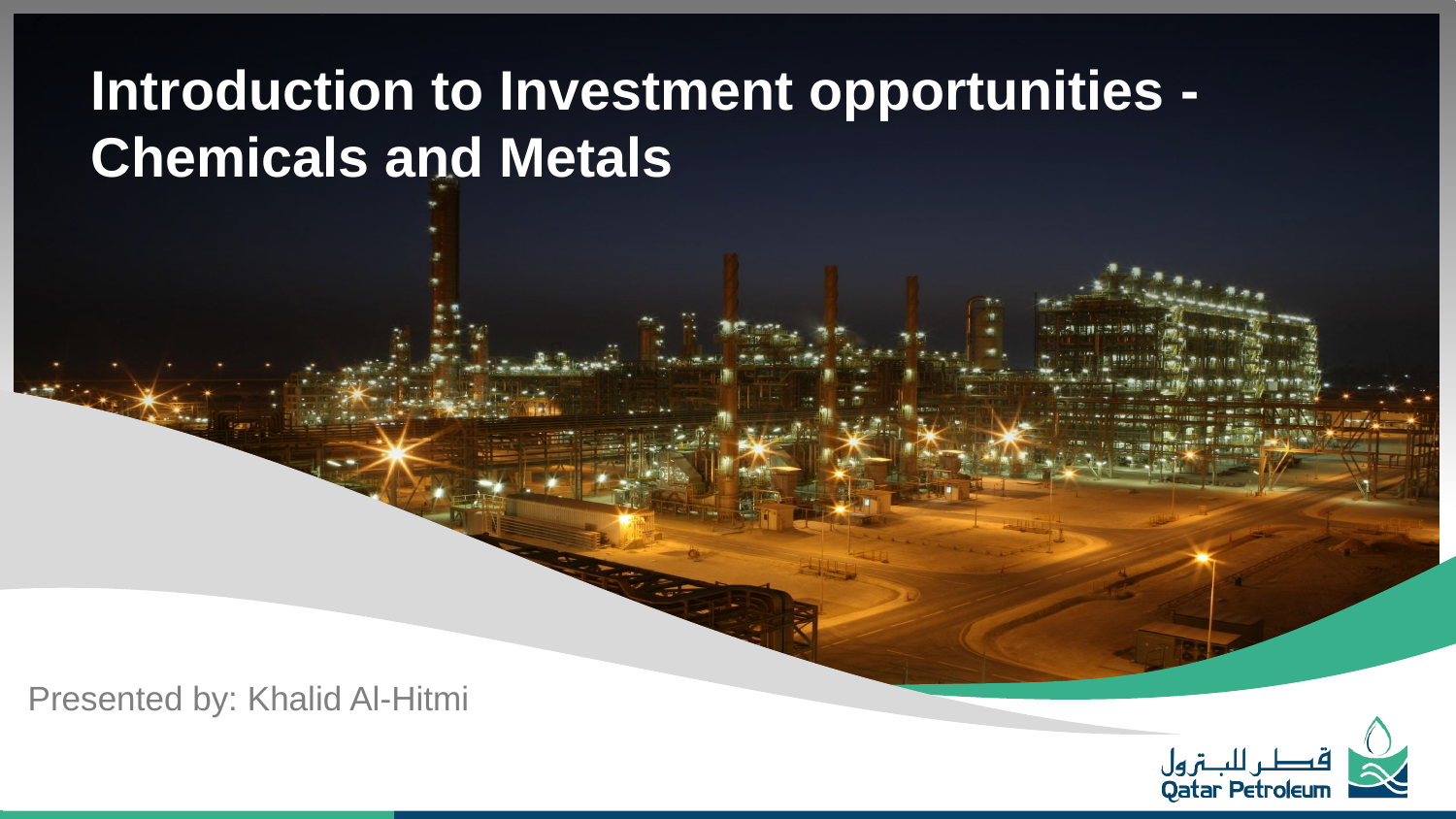Metals & Chemicals Clusters targets to create local consumer goods suppliers that maximize utilization of available feedstock within the country as import substitution



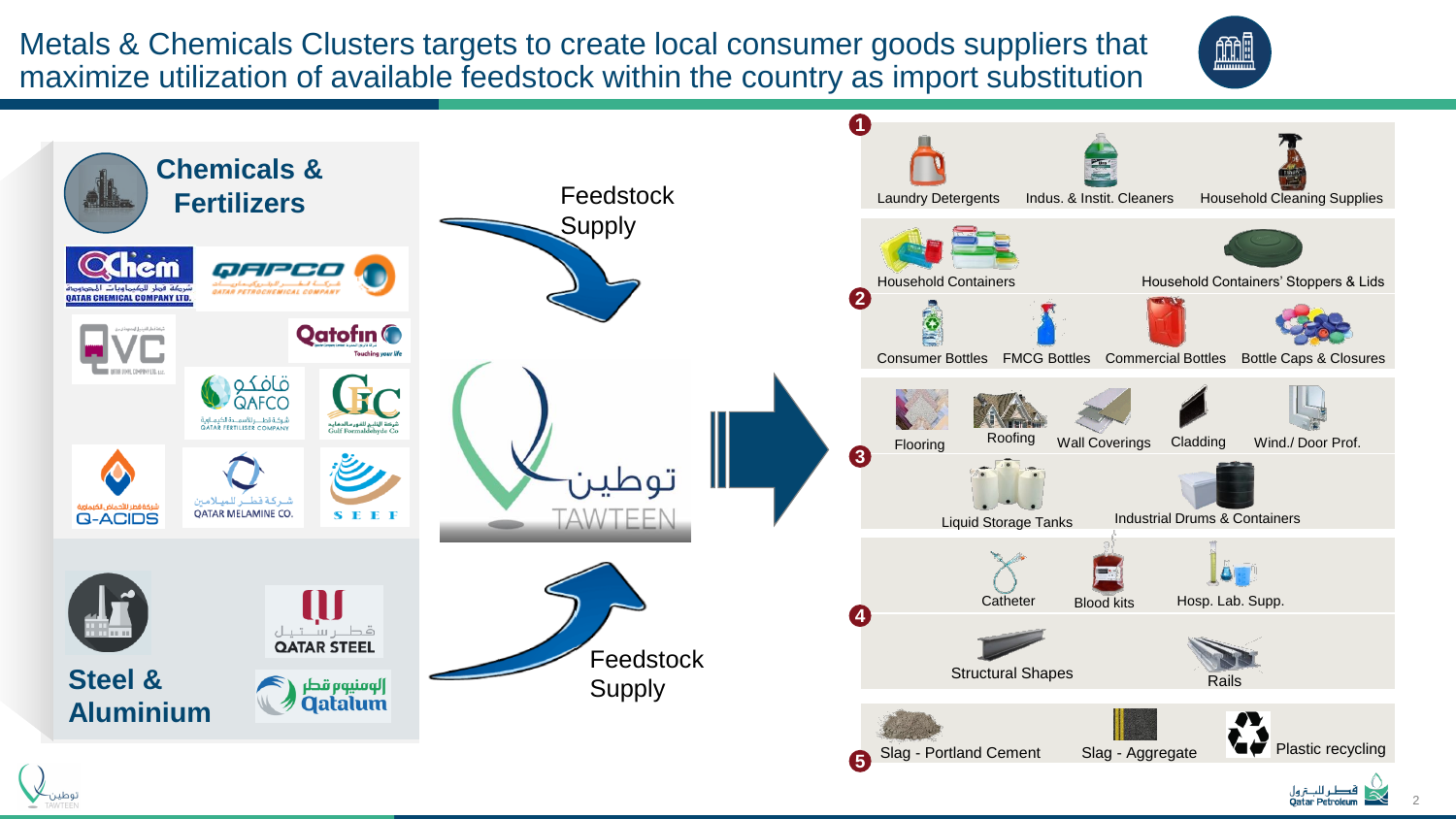## National SME development programs typically provide 9 key enablers to help develop SMEs



#### *SME Development Programs Enablers for SMEs/ Investors*



**SMEs are important for economic and social reasons, given the sectors role in employment**



grades

infrastructure

capabilities

offering

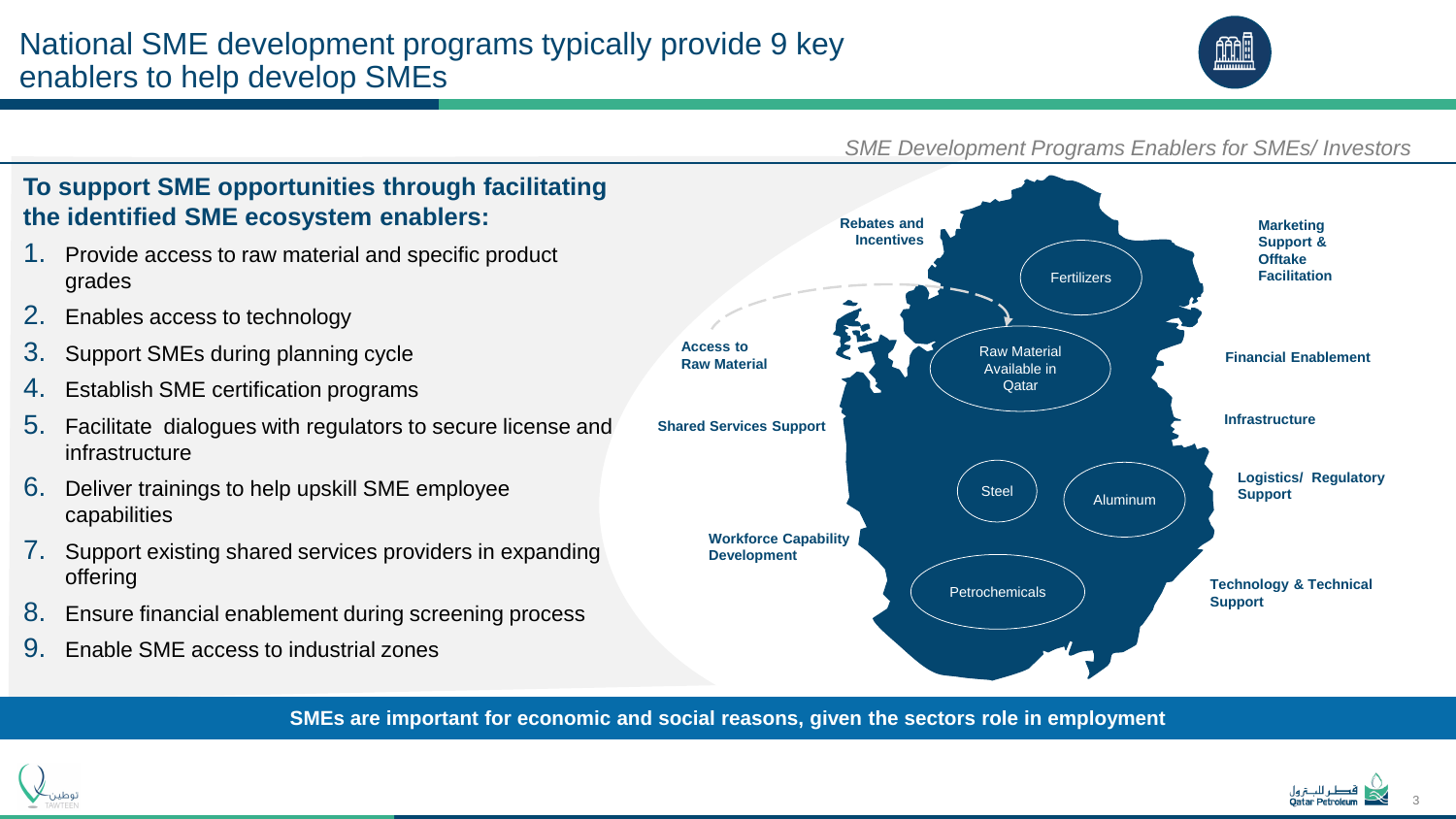# The list of opportunities across Chemicals/ Fertilizers, Steel, and Aluminum for Small and Medium Enterprises (SME) Scale

▲ Steel

- Chemicals & Fertilizers
- $\bullet$  Aluminum



#### **The selected opportunities screened from more than 100 potential considering Import Substitution Potential and Socio-economic Benefits**



**Socio-economic Benefit**

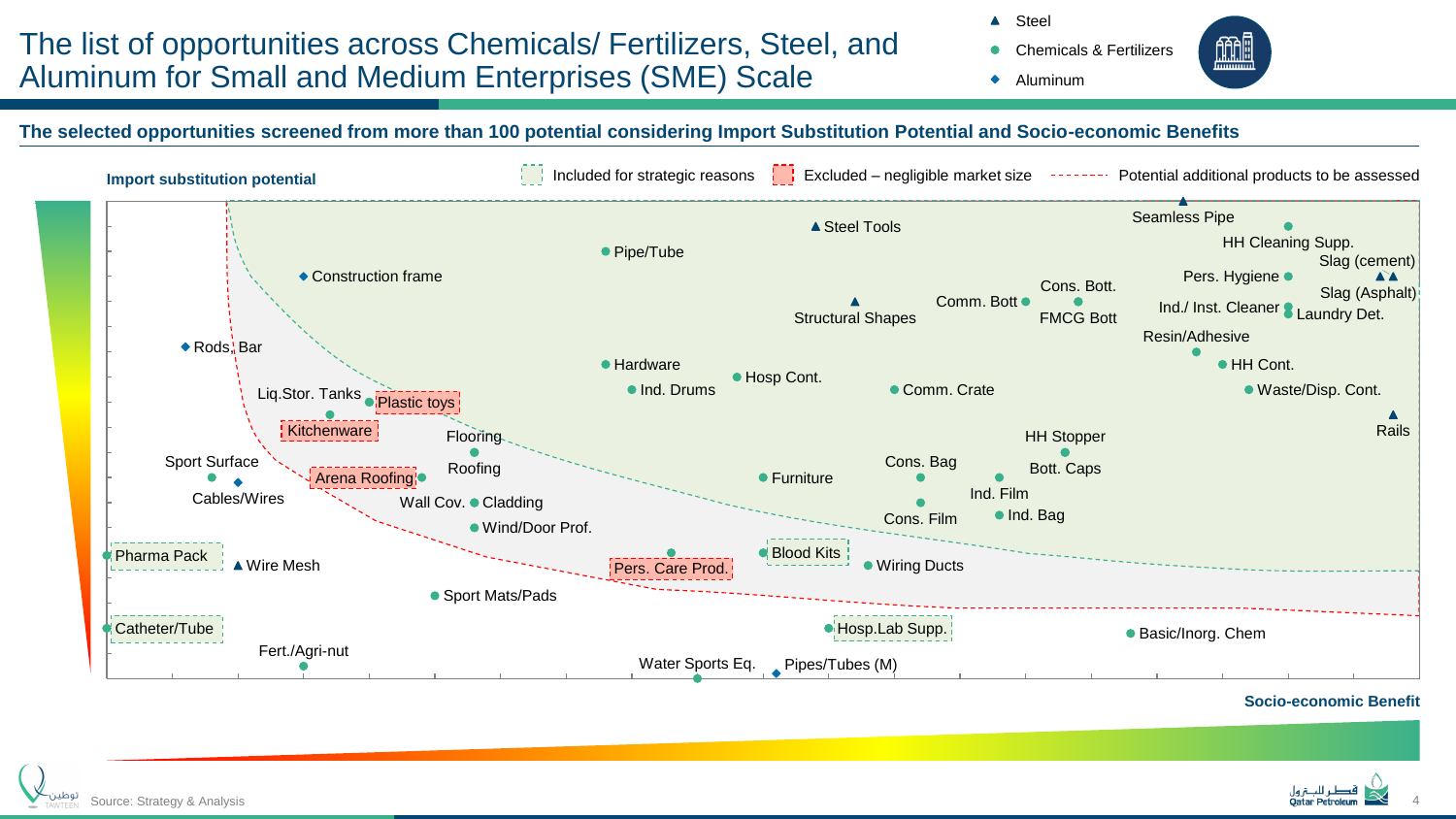



**Total**

**Sub Total =**

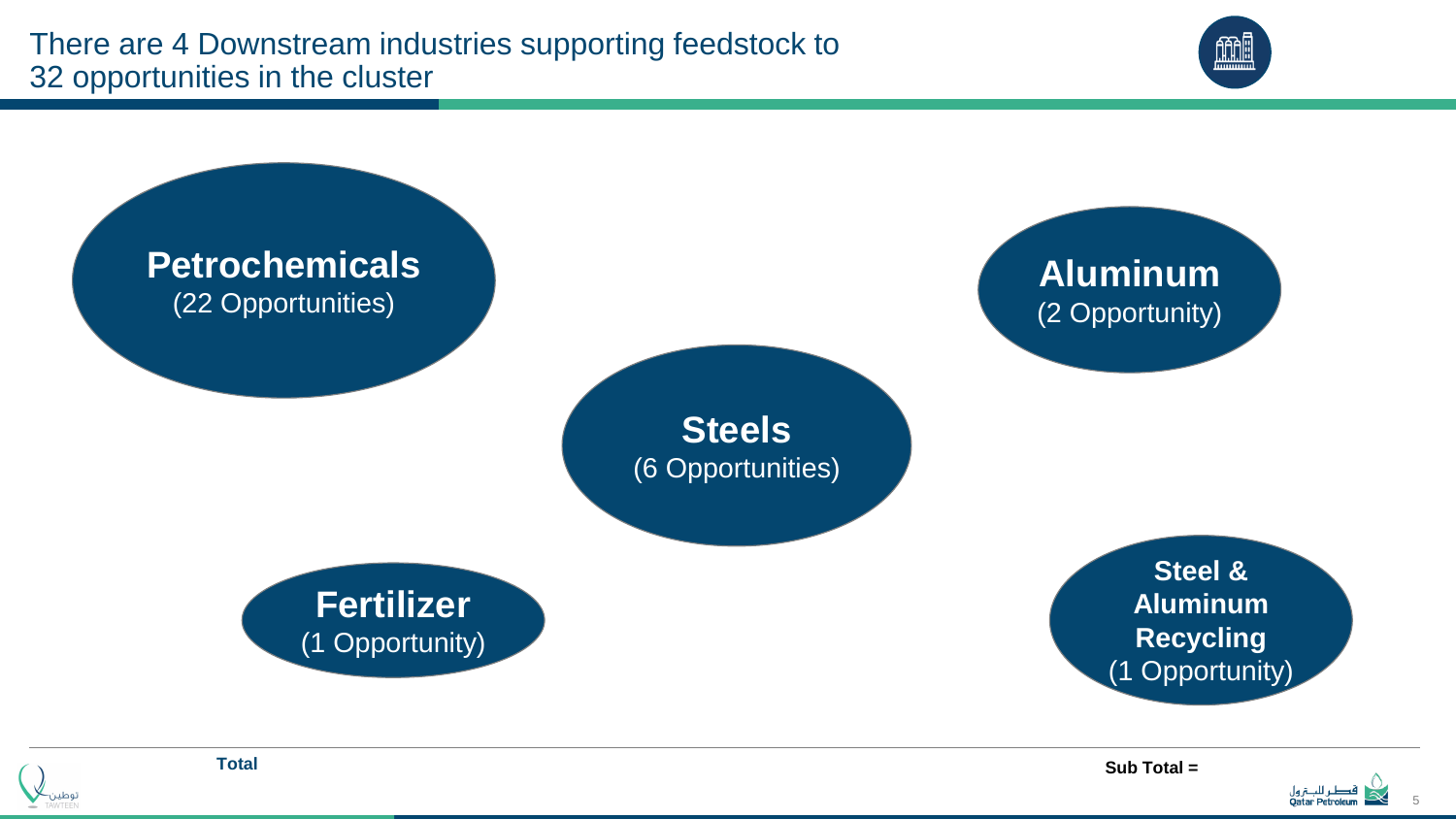## We have identified 32 opportunities from Metal and Chemical Cluster



| <b>Industry</b>      | <b>Addressable opportunities</b>          | <b>Raw Materials</b>      | <b>Required capital intensity,</b><br>QAR M | <b>Estimated Revenue in 2023,</b><br>QAR M |
|----------------------|-------------------------------------------|---------------------------|---------------------------------------------|--------------------------------------------|
| <b>Petrochemical</b> | <b>Consumer Bottles</b><br>$\vert$ 1      | HDPE / LDPE               | 10-50                                       | 12                                         |
|                      | 2 FMCG Bottles                            | HDPE / NaOH               | $10 - 50$                                   | $7 - 8$                                    |
|                      | <b>Commercial Bottles</b><br>$\bullet$    | HDPE / LDPE               | 10-50                                       | $6 - 7$                                    |
|                      | <b>Consumer Bags</b><br>$\vert 4 \rangle$ | HDPE / LDPE / LLDPE       | $0 - 10$                                    | $3 - 4$                                    |
|                      | <b>Industrial Bags</b><br>$\overline{5}$  | HDPE / LDPE               | $0 - 10$                                    | $\overline{2}$                             |
|                      | <b>Consumer Films</b><br>6 <sup>1</sup>   | HDPE / LDPE / PVC         | 10-50                                       | $6 - 7$                                    |
|                      | $\sqrt{7}$<br><b>Industrial Films</b>     | HDPE / LDPE / PVC         | 10-50                                       | 12                                         |
|                      | <b>Household Container</b><br>8           | HDPE / LDPE               | $10 - 50$                                   | 20<br>112.5-118.5                          |
|                      | <b>Commercial Crates</b><br>9             | <b>HDPE</b>               | $0 - 10$                                    | $4 - 5$                                    |
|                      | Garbage Container<br>10)                  | <b>HDPE</b>               | $0 - 10$                                    | 8                                          |
|                      | <b>Industrial Drums</b><br><b>40</b>      | <b>HDPE</b>               | $0 - 10$                                    | 8                                          |
|                      | 12 Medical Containers and Bottles         | HDPE / LDPE / PVC         | $0 - 10$                                    | 2.5                                        |
|                      | 13 Pharmaceutical Packaging               | <b>PVC</b>                | $0 - 10$                                    | 1.5                                        |
|                      | 14 Hospital Supplies and Blood Kits       | PVC / LDPE                | 10-50                                       | 13                                         |
|                      | <b>15</b> Furniture                       | HDPE / LDPE / LLDPE / PVC | $0 - 10$                                    | 2.5                                        |
|                      | 16 Hoses and Splitters                    | HDPE / PVC                | $0 - 10$                                    | $5-6$                                      |



Ī